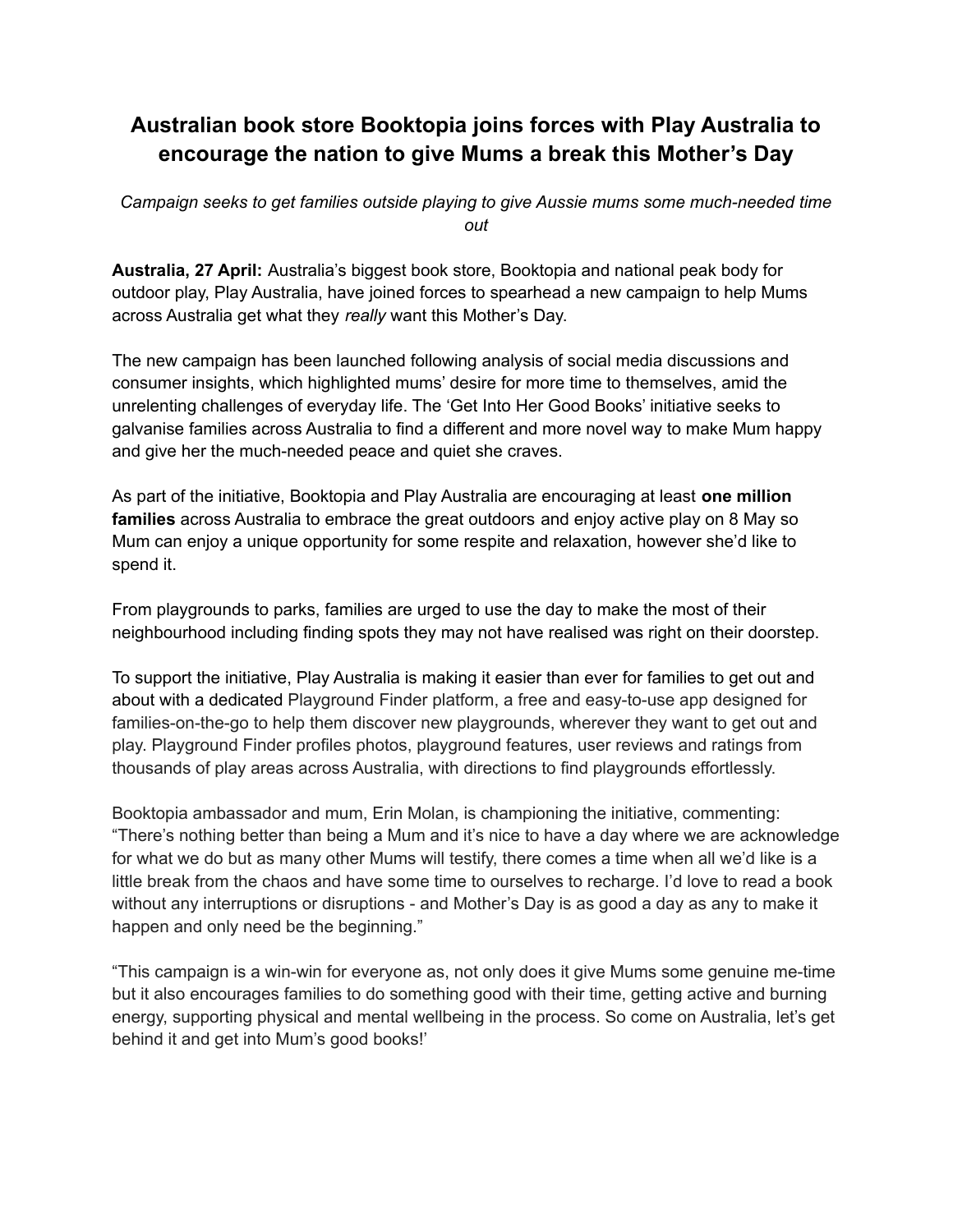Play Australia Assistant Director and dad-of-three, Kieran Brophy said: "With our lives as busy as ever, it's often difficult to find time to prioritise our health and wellbeing, and a big step in the right direction that we can all take, is to make sure we get outside every day and move a bit more. And that's not to mention, taking the time to truly celebrate the incredible role Mums play in family life."

"So that is why we are passionate about this campaign, helping families give back in a meaningful way to Mum while also uniting communities to take time outside together and enjoy the wonders of play, with thousands of great playgrounds and parks to have a whole lot of fun with this Mother's Day - and beyond!"

Booktopia has compiled a [collection](https://www.booktopia.com.au/books-online/booktopia-gift-guide/mother-s-day/c53M-p1.html) of books for families to gift this Mother's Day for Mum to enjoy while she has her time out. Gift certificates are also available to let Mum shop the books she wants to read, in her own time.

Play Australia's Playground Finder is available [here](https://82l35.app.link/) and on both iOS and Android smartphone devices.

–ENDS–

## **Notes to Editors**

**Booktopia** is Australia's biggest bookstore: listed on the Australian Stock Exchange (ASX:BKG), selling books, ebooks, DVDs, stationery, ereaders and audiobooks, delivering to every corner of Australia and New Zealand. Booktopia has access to over 6 million books in its database, offering Australian readers thousands of titles from a wide variety of international and local publishers. Whether you like to read physical books, or prefer reading via your computer, tablet, iPhone, Android smartphone or electronic reading device, Booktopia has readers covered – both online and offline. To find reviews, interviews and to browse and shop books online, visit [www.booktopia.com.au](http://www.booktopia.com.au).

**Play Australia** is the peak national advocacy organisation for play, supporting outdoor play by way of inspiration, advice, access to information and professional services. As the Australian branch of the International Play Association (IPA), Play Australia protects the human rights of all children to play, as recognised within Article 31 of the United Nations Convention on the Rights of the Child. More information available at [www.playaustralia.org.au](http://www.playaustralia.org.au/).

## **For more information or to talk to a spokesperson, please contact:**